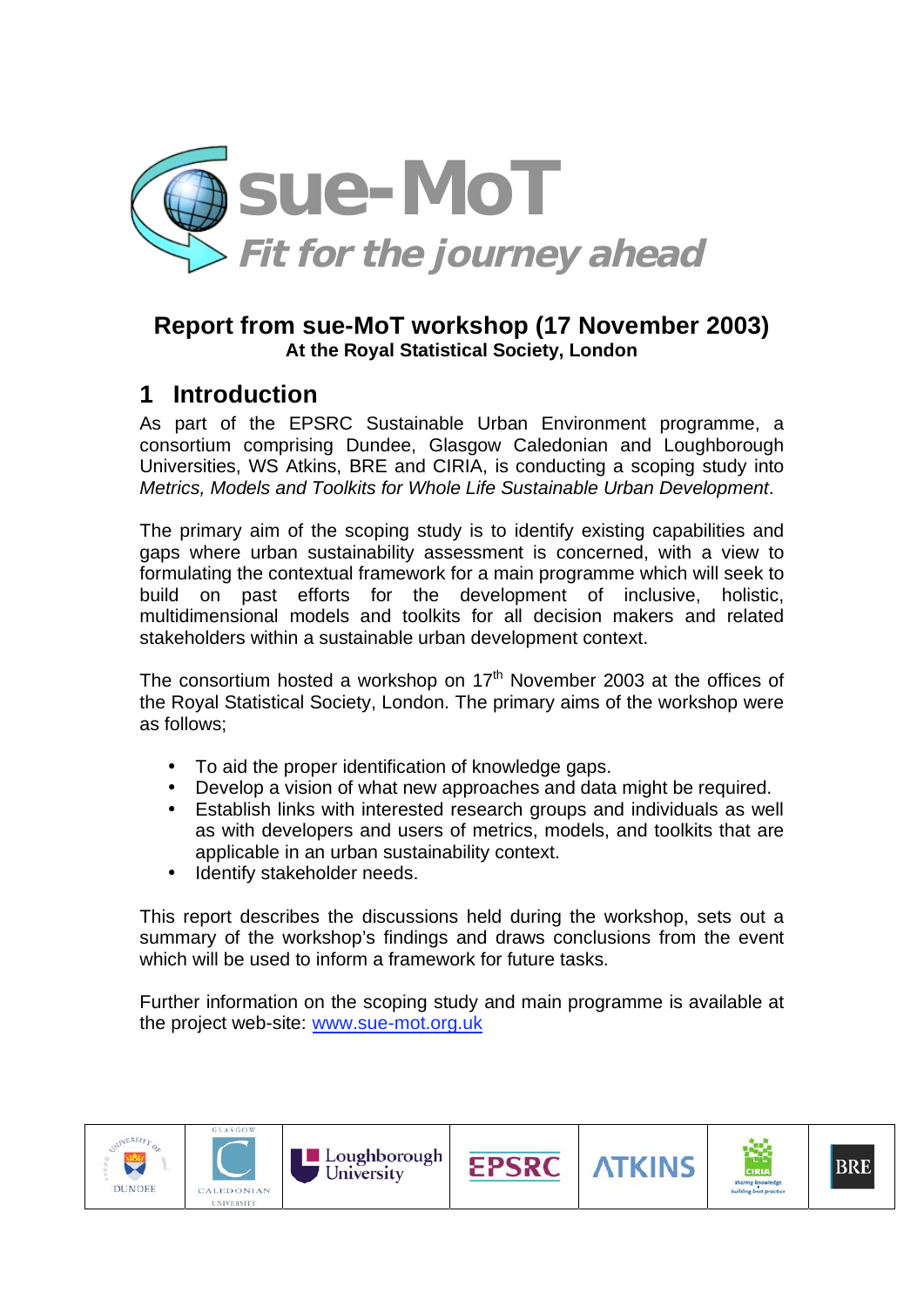# **2 Morning Presentations**

The event commenced with by three presentations that set the stage for the day's proceedings.

The first presentation of the day was by Tom Dacey, Chief Executive of the Southern Housing Group. Tom expressed the views that there are already enough models (over 700) around. His plea was for integration

The second presentation was by David Bent from Forum For the Future, who spoke from the perspective of one who has been involved with the development of a sustainability assessment tool, namely, SIGMA. David identified the need for accountancy practices to reflect sustainability concern.

The final presentation of the morning was given by Malcolm Horner of Dundee University. Malcolm outlined the objectives of the project**,** which are to:

- identify the key dimensions of the problem
- draw together and evaluate existing tools
- identify existing expertise
- establish gaps in current knowledge
- assess the reliability of existing data
- define in detail the themes and early work packages for the main programme Develop the contextual framework for the main programme

## **3 Discussion Sessions**

In order to further discuss the presentations and other issues pertinent to the workshop aims, two break-out sessions (comprising of two groups each) were conducted. In the first set of break-out sessions, the participants were divided into Tool Developers and Tool Users.

In the second set of break-out sessions, the participants were mixed in a way that would facilitate discussions between Developers and Users.

## **4 Outline of key points**

The following section outlines the key points from the presentations and discussion sessions. These points have been ordered in to groups; Tool Characteristics; Identified Needs and Gaps; Points to Consider**.** It is acknowledged that many of the points could be viewed as belonging to more then one group.

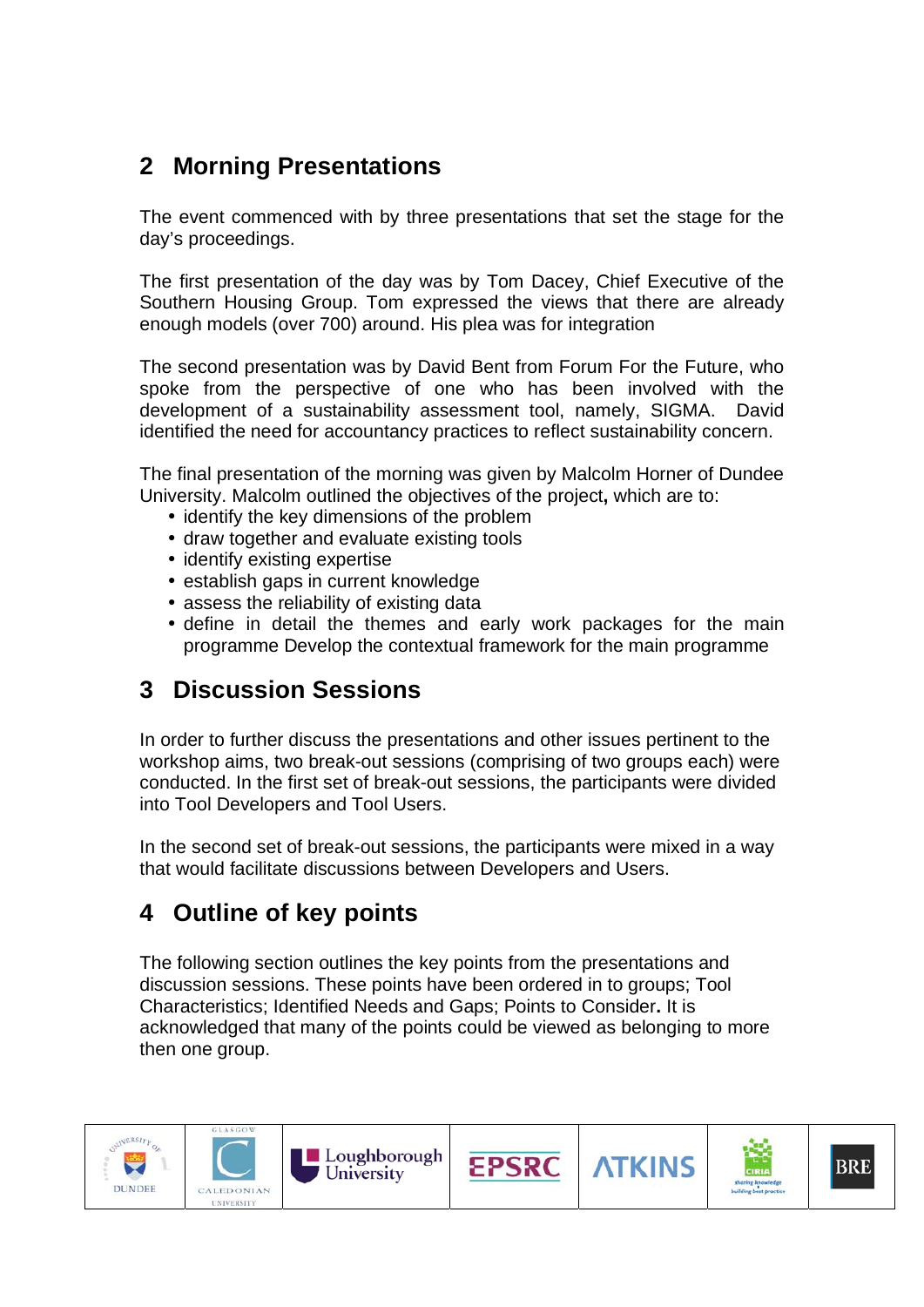#### **Tool Characteristics**

- Acceptability is key
	- o Acceptability is more important than being 'the best'
- Tools need to be embedded in reality
	- o Tools must be linked to solutions and must be related to context
	- o Their purpose must be embedded in how they work
	- o Tools must be amenable to practical applications in the market to which they are directed
	- o Processes and tools must be profit led. They must provide value to stakeholders
- They must aid decision making
	- o A tool that 'compares actions' is preferable to one that gives 'definitive answers
	- o Tools must enable learning
- Flexibility is critical to incorporate the new knowledge base as it develops
	- o Tools must be susceptible to change over time (dynamic)
	- o Tools must be scalable
	- o Tools must work on micro and macro scale
	- o Updating and revising tools (to keep up with changes in regulation etc.) is difficult.
	- o The team needs to enable a framework for the setting of boundaries
- Tools must be capable of being understood by many different people. They must:
	- o be simple, but still capable of addressing complex issues
	- o be user friendly (mote important than complexity)
- Capture the complexity that sustainability embodies
	- o Tools must be sensitive to time frames and be evolutionary
	- o The time frame the tools will project is an issue
	- o They must enable the comparisons/evaluation of different scenarios
- Account for NYMBYism and self-interest among groups
	- o People who wield the tools are protective of their own interests
	- o They must allow for the engagement of stakeholders
	- o Tools may provide the information but the political process makes the decisions
- Proof must be robust and systematic
	- o It must give an indication of what issues are more important
	- o Whilst all decisions are 'political', tools should be transparent so as to provide an 'audit trail.
	- o The way data is collected and when/how it is entered into the tool is important
	- o It should rectify incidences of false certainty
	- o Tools must allow feedback on their performance

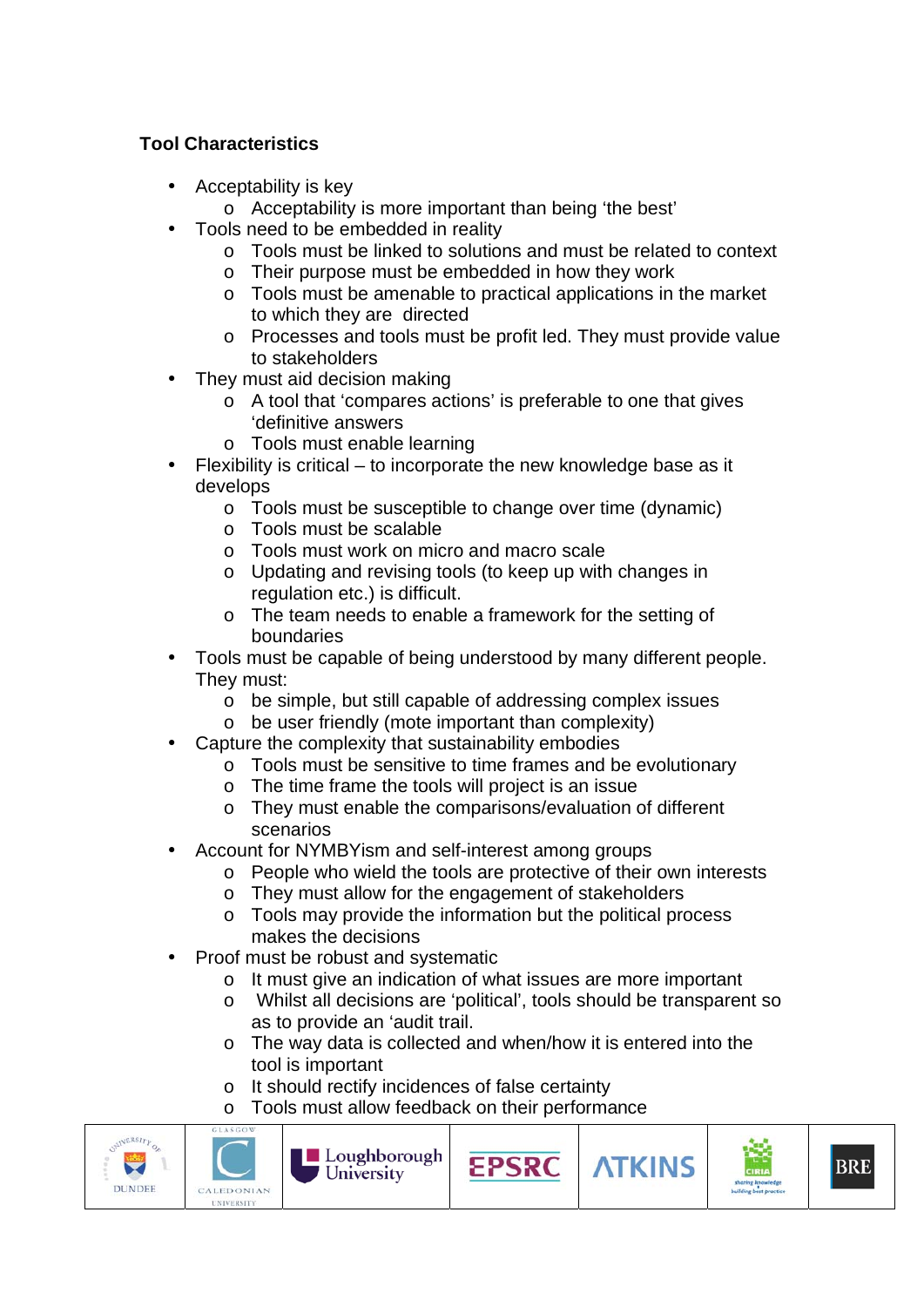#### **Identified Needs and Gaps**

- Definition of 'sustainability' is problematic!
- There is a need to define 'Models', 'Tools' and 'Metrics'
- There is a need for overseas tools to be looked into. How are tools used elsewhere?
- The boundaries and scope issues need to be addressed
- We need to move from a circle of blame to a virtuous circle
- Tools should be able to measure the qualitative aspects of sustainability
- Tools should consider the special circumstances of the individual/project
- Tools should be able to assess the 'what if's'<br>• End Users require help in interpreting outputs
- End Users require help in interpreting outputs and help in resolving conflicts
- We need 'common' language to engage people
- Education is important (for people to embrace the concept, they must know about it)
- Lack of awareness is an issue<br>• The measurement of social
- The measurement of social factors continues to be a major shortcoming
- There are various pertinent data issues (e.g. reliability, availability)
- There is an absence of links between finance and sustainability
- There is an absence of expertise/knowledge in the social and economic areas (and the linkages with the 'environmental')

#### **Points to consider**

- There is currently immense repetition and duplication among tools and their capabilities. There is therefore a need to codify what currently exist, in a way that is simple enough to implement and police.
- A large number of sustainability assessment tools currently exist. Is a new tool really needed, or:
	- Is there only a need for improved interpretation?
	- Do we just need to explore all tools and take the best ones?
	- Do we just need a new approach/methodology
	- Is there only a need to 'link' tools?
- There must be collaboration with others to avoid duplication
- Tools might lead to a false sense of security
- As thinking progresses, tools will develop
- Product or Process approach?
- There is a need for the project to decide where it may want to focus its efforts.
- Are we developing a map or a territory
- Who is the end user (this can help with filtering a large number of tools)